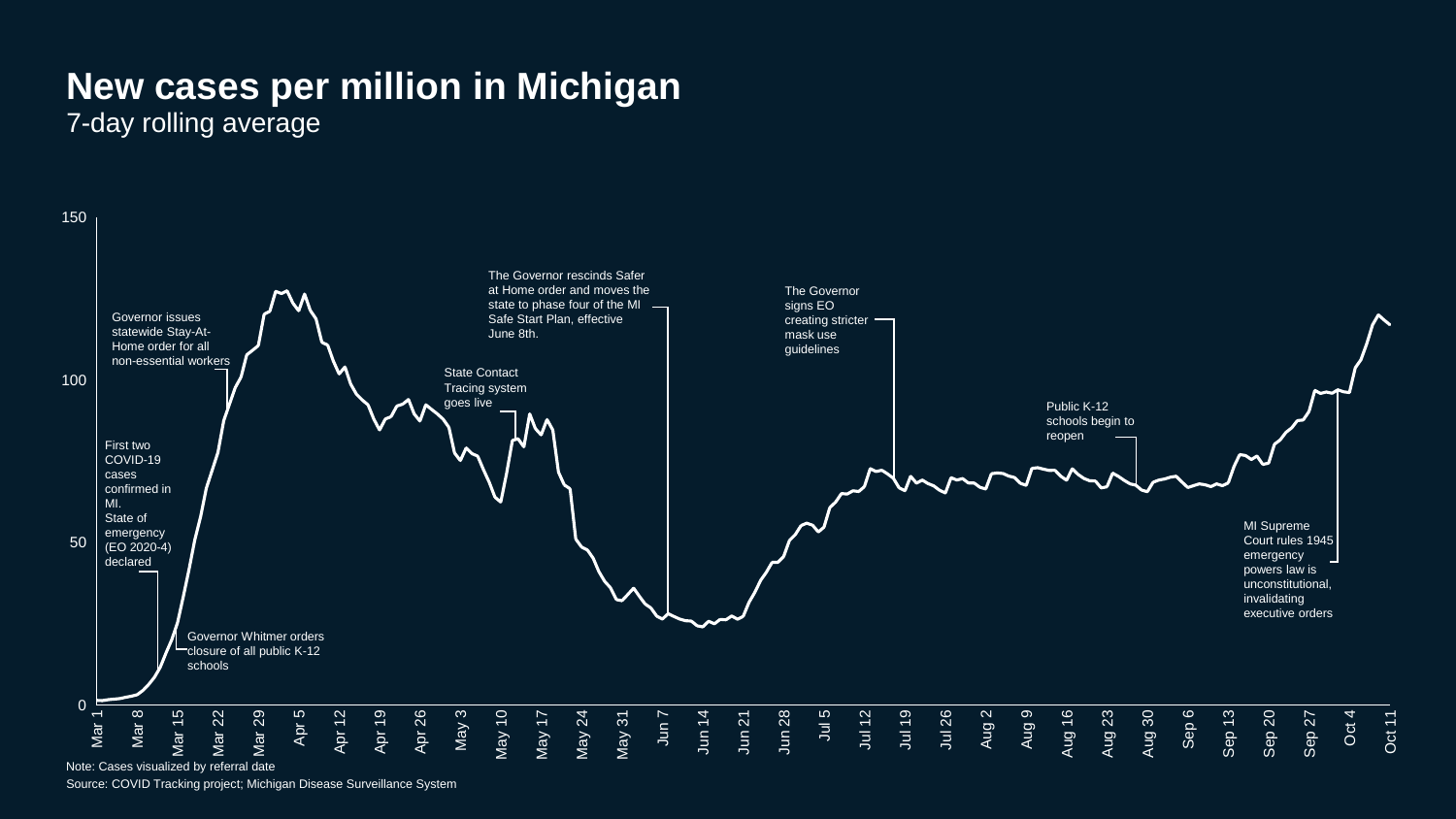## **Current COVID-19 hospitalizations per million in Michigan** 7-day rolling average



Source: COVID Tracking project